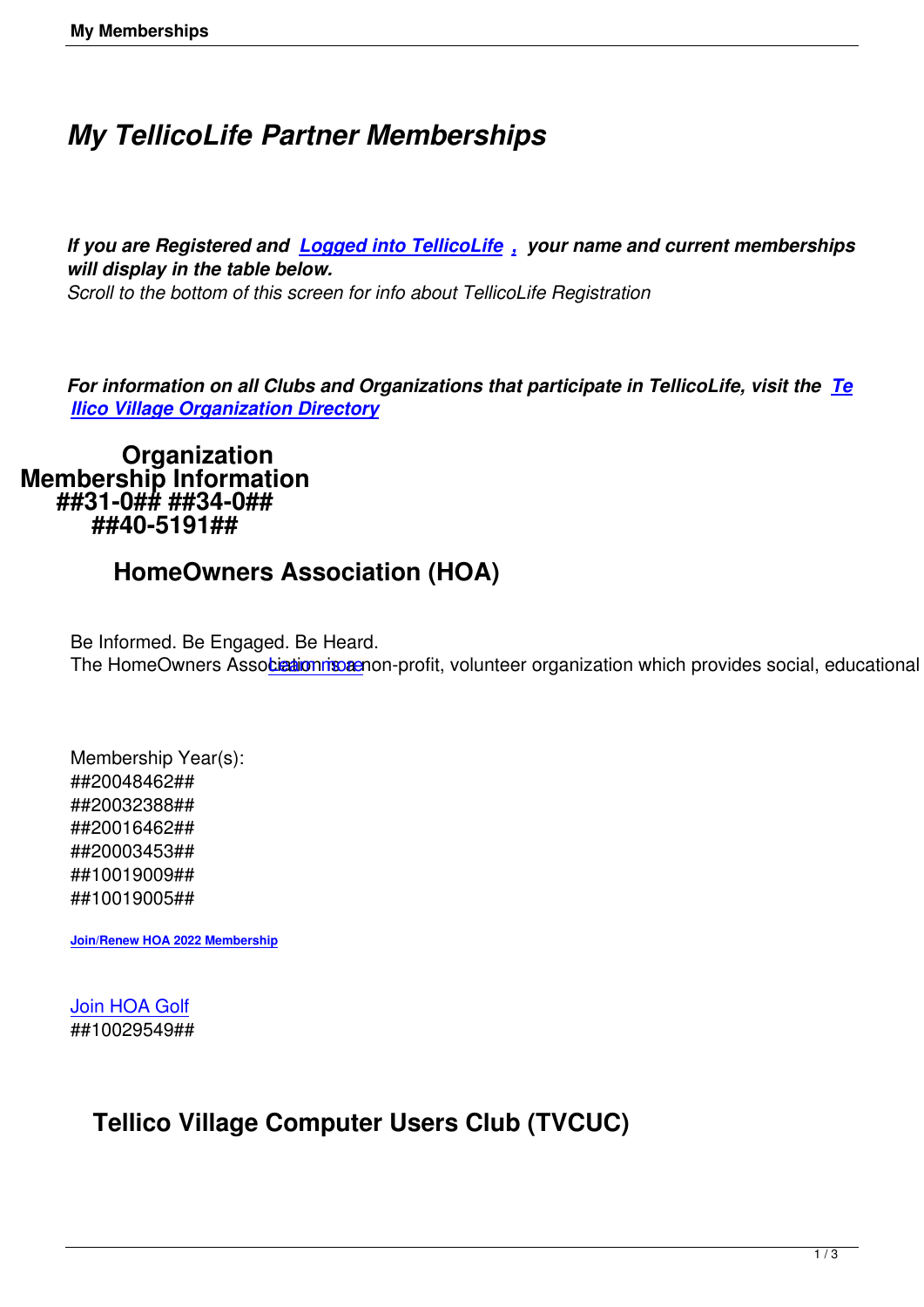The TVCUC is a non-profitarganization formed to provide a forum to increase understanding of personal computers

Membership Year(s): ##20048464## ##20032385## ##20016464## ##10032618## ##10019010## ##10019006##

**Join/Renew TVCUC 2022 Membership**

#### **[TVCUC Tours](https://tvlife.memberclicks.net/index.php?option=com_mcform&view=ngforms&id=2102188)**

### **[New Vill](https://www.tvcuc.org/tours-2/)agers**

The New Villagers Club **bé Trellico Veillage** is a social organization, whose purpose is to Welcome, Acclimate

Membership is ONE Ti[me and lasts](/nv--home-page) for 24 months. Members (who are logged into TellicoLife) will see their

##10019250## Join Date: ##10016549## Graduation Date: ##10019634##

 **Join New Villagers**

[NV Golf](/index.php?option=com_mcform&view=ngforms&id=2018617)

## **[Rov](/nv-golf-home)er Run Dog Park**

Rover Run Dog Park is apprivational language and residents of Tellicollellage /illamated and respace All dog